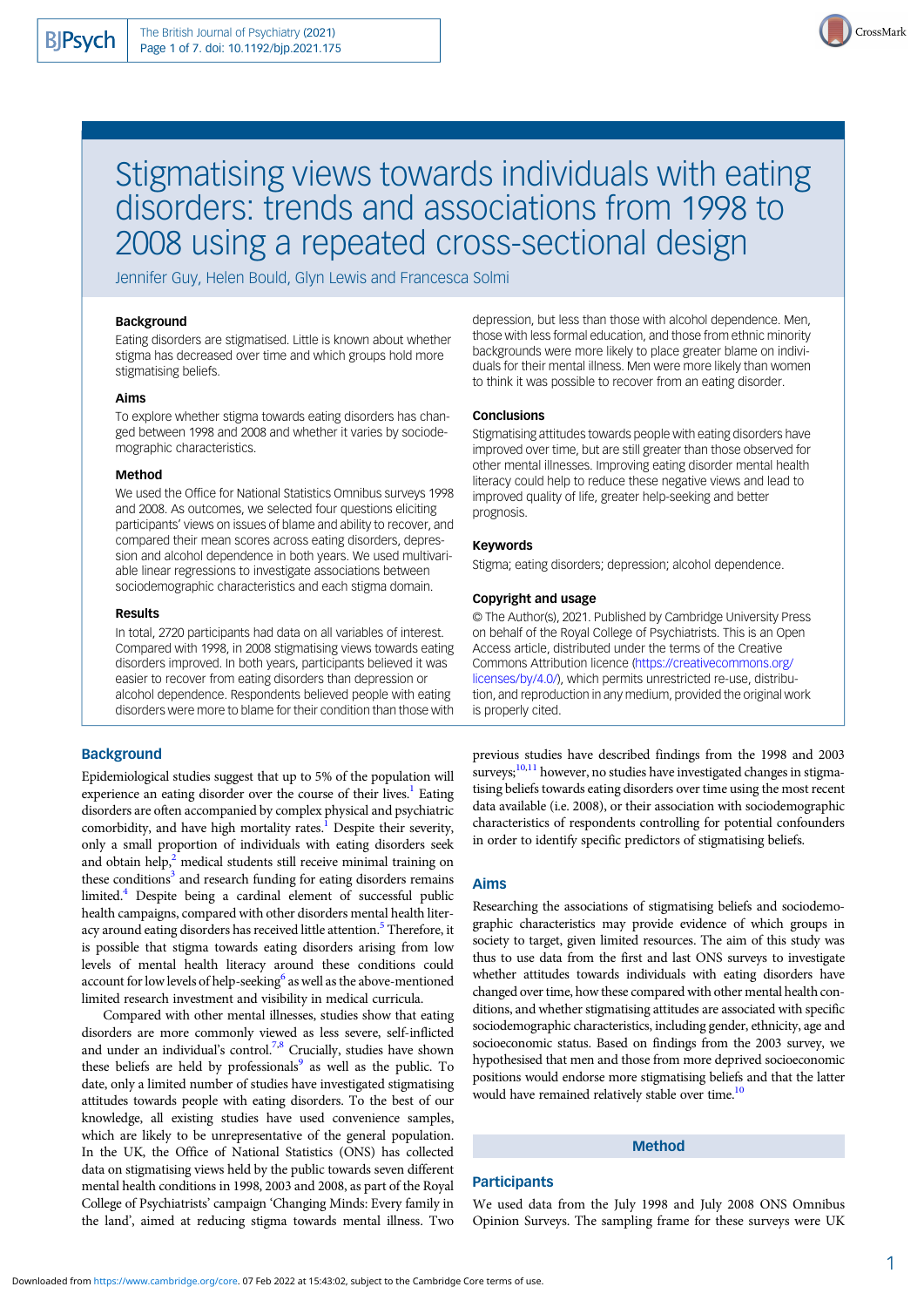postal sectors stratified by region and by: proportion of households renting from local authorities, and the proportion in which the head of household was in socioeconomic groups 1–5 or 13. Thirty households were randomly selected in each postal code and, for each household, one adult aged 16 years or over was chosen at random. Participants answered questions on sociodemographic factors by questionnaire, and interviewers asked questions on stigma and mental health aided by the use of flashcards.

## Measures of stigma

The survey asked about participants' views on eight topics that a previous review<sup>[12](#page-6-0)</sup> had identified as representing core stigmatising beliefs around people with mental illnesses. These were: being dangerous; being unpredictable; being difficult to talk with; having only themselves to blame; being able to pull themselves together; having a poor outcome and responding poorly to treatment. Existing research suggests that these questions have a three-factor structure, consisting of: negative stereotypes, patient blame and perceived inability to recover.<sup>[13](#page-6-0)</sup>

For the purpose of this study, we concentrated on the latter two: patient blame (comprising the statements that people with mental illnesses 'only have themselves to blame' and 'could pull themselves together if they wanted to'), and inability to recover (comprising the statements that people with mental illnesses 'will never recover fully'; and 'will not improve if given treatment'). We chose not to focus on negative stereotypes (i.e. beliefs that people with mental illness are 'dangerous to others' and 'unpredictable') as it was previously shown that a much smaller proportion of respondents endorsed these beliefs with regards to eating disorders compared with other conditions under study.<sup>10</sup> Each statement was scored on a five-point scale ranging from 'completely disagree' to 'completely agree'.

For all questions, greater scores indicate greater agreement with the statement, for example, placing greater blame on the person or believing that individuals with a given condition have lower ability to improve. We interpreted high scores on questions about blame as representing more stigmatising beliefs around individuals' responsibility for their illness. Questions on ability to recover are thought to tap into respondents' mental health literacy surrounding treatment and also beliefs around severity and chronicity of these conditions. Literature suggests that people with mental health conditions that are perceived as chronic and with poorer prognosis are more likely to be stigmatised and socially rejected.<sup>[12](#page-6-0)</sup> Therefore, high scores on these questions could identify this type of stigmatising attitudes. However, we also hypothesised that low scores on these questions could index a different type of stigma, for instance, if a certain condition is seen as easier to recover from because it is not considered to be as severe as others. This type of belief might be particularly relevant for conditions that are typically considered as selfinflicted.

In order to understand the nature of, as well as trends in, stigmatising beliefs towards eating disorders, we compared scores of questions relating to individuals with eating disorders with those relating to individuals with depression and alcohol dependence as, based on previous findings, these disorders appeared more compar-able with eating disorders than schizophrenia and dementia.<sup>[10,11](#page-6-0)</sup>

## Sociodemographic characteristics

We investigated the following sociodemographic characteristics as potential predictors of stigmatising views: a continuous indicator of participants' age; gender (male/female), education level (compulsory, i.e. age 16 years/ non-compulsory); social class (manual/nonmanual); housing tenure (owning versus renting a house); and

ethnicity (White British/ Black, Asian and other minority ethnic groups).

## Data analysis

We described participants' characteristics using means (with standard deviations) and frequencies (with proportions). To describe cross-sectional differences across psychiatric conditions by stigma domain, we used mean scores (with 95% confidence intervals) across stigma domains by psychiatric condition (i.e. eating disorders, depression, alcohol dependence) and calendar year (1998, 2008).

To investigate sociodemographic factors associated with stigma, for each stigma domain we first ran univariable linear regressions, modelling the outcomes (individual stigma domains) as a function of each individual sociodemographic factor. To test for changes in stigma scores between 1998 and 2008, we further included the variable 'year'. We present univariable models in the supplementary material for completeness. In our main analyses, we entered all sociodemographic factors simultaneously in a multivariable model, with stigma domains as the outcome. We did not limit the number of variables in the multivariable model to those with low P-values in the univariable model for two reasons. First, if one uses only variables with a P-value below a predefined threshold there is a risk of excluding variables that are negatively confounded by other variables subsequently included in the model. Second, we wanted our models to be comparable across conditions. Analyses were based on participants with complete cases and conducted in Stata 15.

#### Results

#### **Participants**

A total of 2854 individuals took part in the surveys in 1998 and 2008 and, of these, 2270 (79.5%) had complete data on all the variables included. We provide a flow chart of study participation in [Fig. 1](#page-2-0). The majority of the participants were female and of White ethnicity; had only completed compulsory education; had a non-manual occupation; and owned their house [\(Table 1\)](#page-2-0). The mean age of the sample was  $46.9$  years (s.d. = 16.9). Participants who were older, were from a minority ethnic background, had a non-manual occupation and had only completed compulsory education were more likely to have some missing data (Supplementary Table 1 available at [https://doi.org/10.1192/bjp.2021.175\)](https://doi.org/10.1192/bjp.2021.175). Individuals who took part in the 2008 survey were also more likely to have missing data.

# Trends and predictors of stigmatising beliefs around recovery

In both 1998 and 2008, mean scores for questions relating to whether participants thought that individuals 'would not improve if given treatment' and 'will never recover fully' were lower for eating disorders than severe depression or alcohol dependence ([Fig. 2](#page-3-0) & Supplementary Table 2):

- (a) eating disorders: 'improvement' question 1998 mean 1.99 (95% CI 1.94–2.06), 2008 mean 2.10 (95% CI 2.02–2.18); 'recovery' question 1998 mean 2.26 (95% CI 2.20–2.31), 2008 mean 2.46 (95% CI 2.38–2.54);
- (b) severe depression: 'improvement' question 1998 mean 2.25 (95% CI 2.19–2.31), 2008 mean 2.33 (95% CI 2.24–2.42); 'recovery' question 1998 mean 2.78 (95% CI 2.72–2.84), 2008 mean 2.92 (95% CI 2.84–3.00);
- (c) alcohol dependence: 'improvement' question 1998 mean 2.16 (95% CI 2.11–2.23), 2008 mean 2.34 (95% CI 2.25–2.43); 'recovery' question 1998 mean 2.81 (95% CI 2.76–2.88), 2008 mean 2.92 (95% CI 2.82–3.02).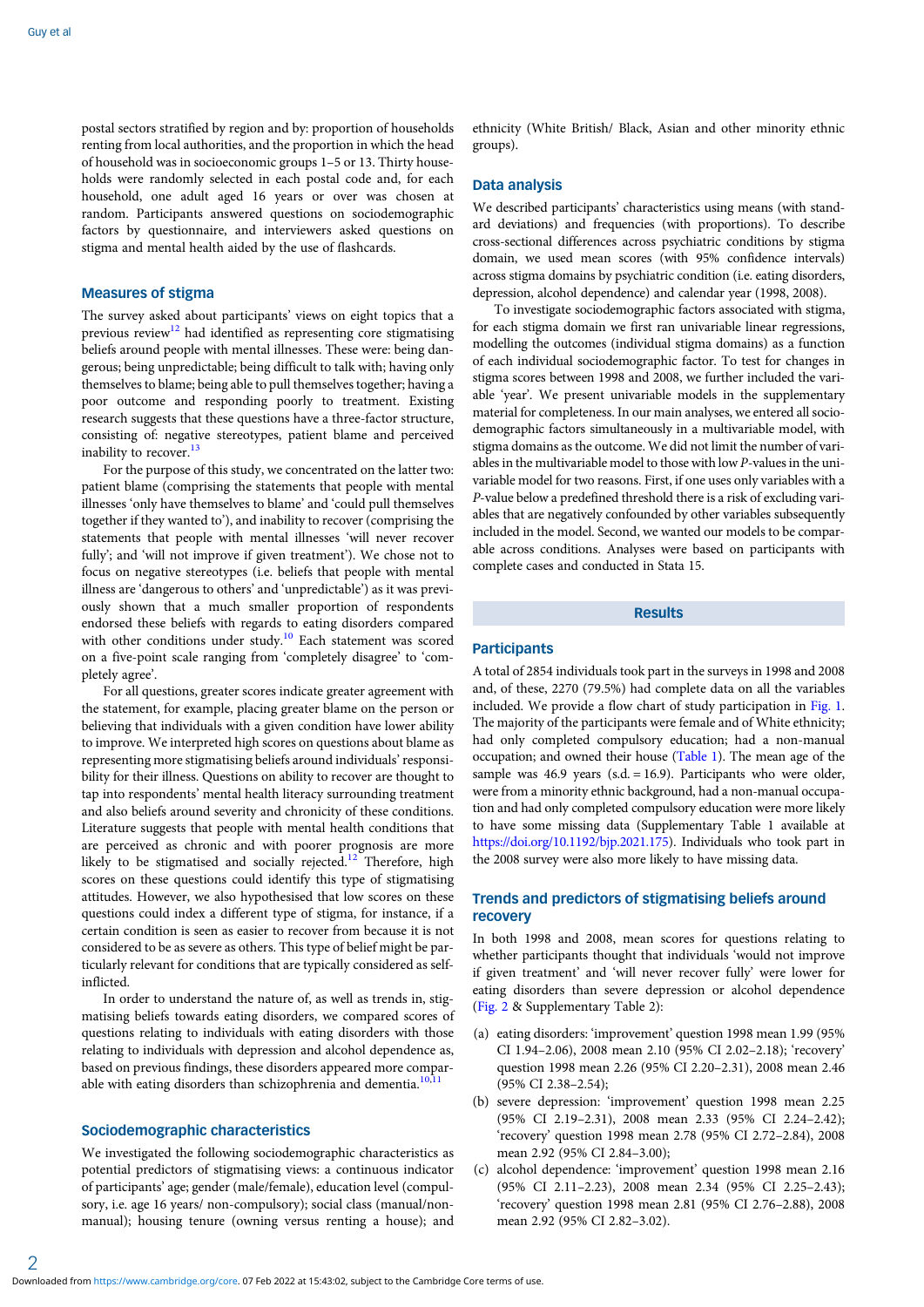<span id="page-2-0"></span>

Fig. 1 Flow chart of study participation.

a. Actual data-set included 1064 participants.

| Sociodemographic characteristics of the participants<br>Table 1 |                            |  |
|-----------------------------------------------------------------|----------------------------|--|
| Characteristic                                                  | Value                      |  |
| Total, n                                                        | 2270                       |  |
| Gender, n (%)                                                   |                            |  |
| Male                                                            | 1007 (44.4)                |  |
| Female                                                          | 1263 (55.6)                |  |
| Ethnicity, n (%)                                                |                            |  |
| White                                                           | 2097 (92.4)                |  |
| Ethnic minority                                                 | 173 (7.6)                  |  |
| Education, n (%)                                                |                            |  |
| Compulsory                                                      | 1345 (59.3)                |  |
| Non-compulsory                                                  | 925 (40.7)                 |  |
| House tenure, n (%)                                             |                            |  |
| Own                                                             | 1556 (68.5)                |  |
| Rent                                                            | 714 (31.4)                 |  |
| Social class, n (%)                                             |                            |  |
| Non-manual                                                      | 1249 (55.0)                |  |
| Manual                                                          | 1021 (45.0)                |  |
| Year, n (%)                                                     |                            |  |
| 1998<br>2008                                                    | 1539 (67.8)                |  |
| Age, mean (s.d.)                                                | 731 (32.2)<br>46.9 (16.85) |  |
|                                                                 |                            |  |

This suggests that responders believed recovering from eating disorders is easier than recovering from the other conditions. For all three conditions stigmatising beliefs decreased in 2008 compared with 1998 [\(Fig. 2](#page-3-0)).

With respect to predictors of these beliefs, we present results of univariable models in Supplementary Table 3 and the main multivariable model in Table 2.

Compared with women, men were more likely to think that people with eating disorders could recover fully (mean difference: −0.18, 95% CI −0.28 to −0.08) and improve with treatment (mean difference: −0.08, 95% CI −0.18 to 0.01) although for the latter association evidence was weaker. We observed a similar pattern for alcohol dependence (not improve with treatment mean difference: −0.11, 95% CI −0.21 to −0.01; not recover fully mean difference: −0.10, 95% CI −0.22 to −0.01), but not depression, for which there was no difference between males and females' beliefs.

Older participants believed that recovery was unlikely across all three mental illnesses. Compared with participants with only compulsory education, those with non-compulsory education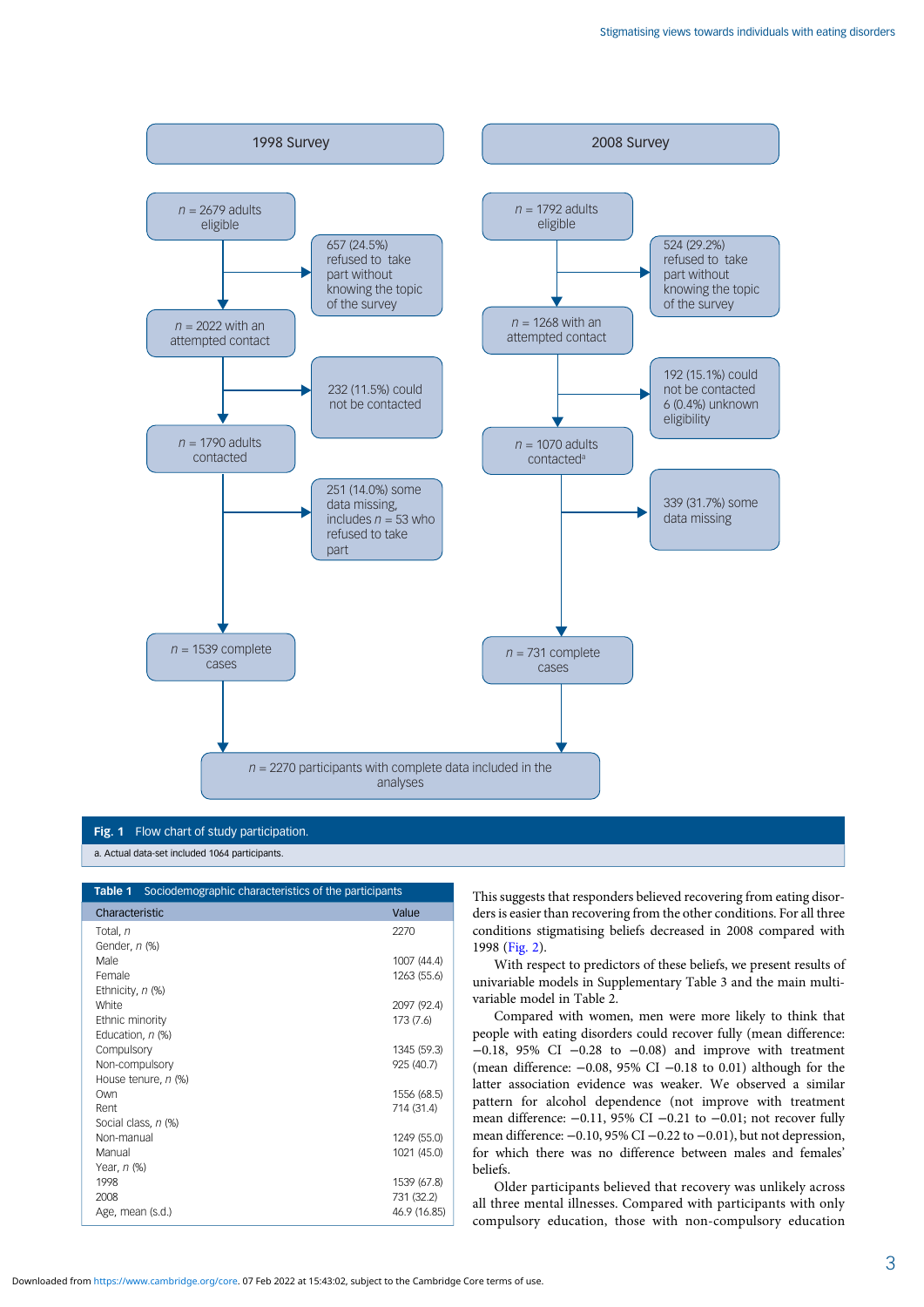<span id="page-3-0"></span>

Fig. 2 Mean item score (with 95% confidence interval) by survey year and psychiatric condition ( $n = 2270$ ).

more frequently thought that those with depression (mean difference:  $-0.23$ , 95% CI  $-0.35$  to  $-0.11$ ) and alcohol dependence (mean difference: −0.12, 95% CI −0.24 to −0.01), but not those with eating disorders (mean difference:  $-0.07$ , 95% CI  $-0.17$  to 0.04) could recover if given treatment. Participants who rented their accommodation more commonly believed that those with eating disorders could not improve if given treatment (mean difference: 0.14, 95% CI 0.03–0.24). The same belief was shared among those with non-manual compared with manual occupations for all three conditions, although evidence was weaker for alcohol dependence. There were no differences in these beliefs by ethnicity.

# Trends and predictors of stigmatising beliefs around blame

In both 1998 and 2008, when participants were asked whether they believed that individuals 'have only themselves to blame for their condition' and 'could pull themselves together if they wanted', they scored eating disorders higher than depression, but lower than alcohol dependence (Fig. 2 and Supplementary Table 2):

(a) eating disorders: 'blame' question 1998 mean 3.13 (95% CI 3.07–3.20), 2008 mean 2.93 (95% CI 2.85–3.02); 'pull together'

question 1998 mean 3.25 (95% CI 3.19–3.31), 2008 mean 3.09 (95% CI 3.01–3.17);

- (b) depression: 'blame' question 1998 mean 2.26 (95% CI 2.20– 2.32), 2008 mean 2.26 (95% CI 2.18– 2.35), 'pull together' question 1998 mean 2.56 (95% CI 2.51–2.62), 2008 mean 2.53 (95% CI 2.45– 2.61);
- (c) alcohol dependence: 'blame' question 1998 mean 3.81 (95% CI 3.76–3.88), 2008 mean 3.57 (95% CI 3.49–3.67), 'pull together' question 1998 mean 3.60 (95% CI 3.55–3.67), 2008 mean 3.54 (95% CI 3.46–3.63).

This indicates that respondents believed that people with eating disorders are more to blame for their condition than those with depression, but less than those with alcohol dependence. However, as shown in Fig. 2 (and Supplementary Table 2), compared with 1998, in 2008 stigmatising views towards eating disorders and alcohol dependence improved in these domains. By contrast, for severe depression scores remained similar.

[Table 2](#page-4-0) shows factors associated with stigmatising views around blame. Compared with women, men expressed more agreement with the idea that people with eating disorders are to blame for their condition (mean difference: 0.24, 95% CI 0.13– 0.35), with a comparable association observed for depression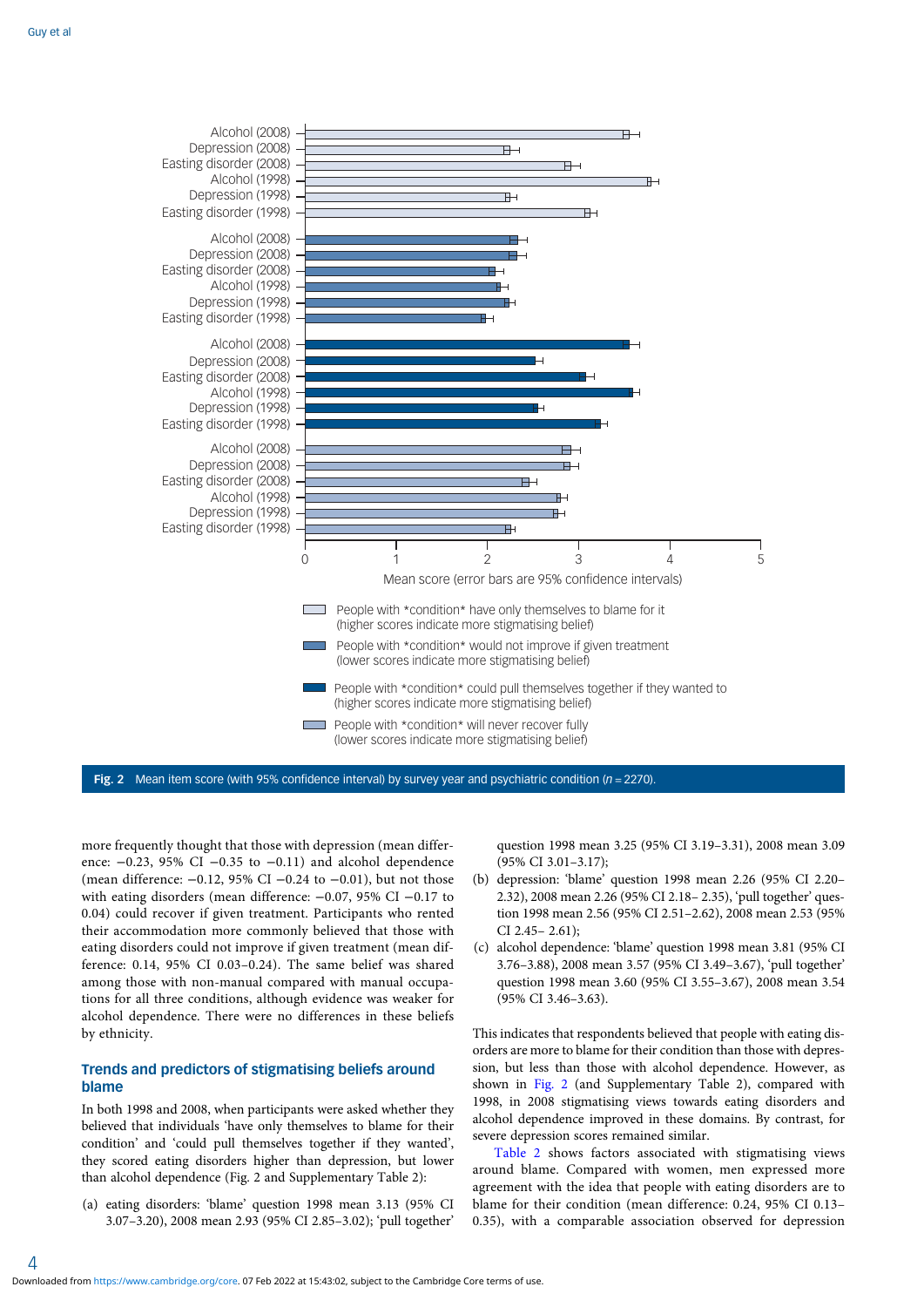<span id="page-4-0"></span>

| Table 2 Multivariable linear regression models for the associations between sociodemographic characteristics and stigmatising beliefs, by condition<br>(eating disorders, depression, alcohol dependence) <sup>a</sup> |                                        |                                        |                                          |
|------------------------------------------------------------------------------------------------------------------------------------------------------------------------------------------------------------------------|----------------------------------------|----------------------------------------|------------------------------------------|
|                                                                                                                                                                                                                        | Mean difference (95% CI) P             |                                        |                                          |
|                                                                                                                                                                                                                        | <b>Eating disorders</b>                | Depression                             | Alcohol dependence                       |
| People with condition have only themselves to blame for their condition                                                                                                                                                |                                        |                                        |                                          |
| Gender, male (versus female)                                                                                                                                                                                           | $0.24$ (0.13 to 0.35) <0.0001          | $0.25$ (0.15 to 0.35) <0.0001          | 0.08 (-0.03 to 0.18) 0.154               |
| Age                                                                                                                                                                                                                    | 0.09 (0.03 to 0.17) 0.007              | $-0.04$ ( $-0.10$ to 0.02) 0.142       | $-0.01$ ( $-0.07$ to 0.05) 0.692         |
| Ethnicity, BAME (versus White)                                                                                                                                                                                         | 0.24 (0.01 to 0.48) 0.047              | $0.62$ (0.42 to 0.83) <0.0001          | 0.07 (-0.05 to 0.29) 0.503               |
| Year, 2008 (versus 1998)                                                                                                                                                                                               | $-0.16$ ( $-0.28$ to $-0.04$ ) 0.010   | $-0.01$ ( $-0.12$ to 0.10) 0.858       | $-0.22$ ( $-0.32$ to $-0.11$ ) <0.0001   |
| Education, non-compulsory (versus compulsory)                                                                                                                                                                          | $-0.19$ ( $-0.32$ to $-0.07$ ) 0.003   | $-0.14$ ( $-0.25$ to $-0.03$ ) 0.016   | $-0.22$ ( $-0.33$ to $-0.10$ ) <0.0001   |
| Social class, non-manual (versus manual)                                                                                                                                                                               | 0.06 (-0.06 to 0.19) 0.318             | 0.20 (0.09 to 0.31) 0.001              | 0.13 (0.02 to 0.25) 0.020                |
| Housing tenure, rent (versus own)                                                                                                                                                                                      | 0.04 (-0.10 to 0.17) 0.590             | $-0.09$ ( $-0.21$ to 0.02) 0.109       | 0.04 (-0.08 to 0.16) 0.501               |
| People with condition will never recover fully                                                                                                                                                                         |                                        |                                        |                                          |
| Gender, male (versus female)                                                                                                                                                                                           | $-0.18$ ( $-0.28$ to $-0.08$ ) <0.0001 | $-0.05$ ( $-0.15$ to 0.06) 0.378       | $-0.10$ ( $-0.22$ to $-0.01$ ) 0.063     |
| Age                                                                                                                                                                                                                    | $0.11$ (0.05 to 0.17) <0.0001          | 0.07 (0.01 to 0.13) 0.017              | $0.16$ (0.10 to 0.23) <0.0001            |
| Ethnicity, BAME (versus White)                                                                                                                                                                                         | $-0.02$ ( $-0.24$ to 0.20) 0.845       | $-0.14$ ( $-0.38$ to 0.09) 0.229       | $-0.20$ ( $-0.45$ to 0.04) 0.103         |
| Year, 2008 (versus 1998)                                                                                                                                                                                               | $0.29$ (0.18 to 0.39) < 0.0001         | $0.20$ (0.09 to 0.30) <0.0001          | 0.14 (0.02 to 0.27) 0.024                |
| Education, non-compulsory (versus compulsory)                                                                                                                                                                          | 0.04 (-0.06 to 0.16) 0.400             | $-0.01$ ( $-0.04$ to 0.10) 0.400       | 0.06 (-0.07 to 0.18) 0.369               |
| Social class, non-manual (versus manual)                                                                                                                                                                               | 0.08 (-0.03 to 0.18) 0.159             | 0.07 (-0.04 to 0.18) 0.205             | $-0.08$ ( $-0.20$ to 0.05) 0.224         |
| Housing tenure, rent (versus own)                                                                                                                                                                                      | 0.08 (-0.03 to 0.19) 0.158             | 0.02 (-0.19 to 0.14) 0.757             | 0.11 (-0.02 to 0.24) 0.088               |
| People with condition could pull themselves together if they wanted to                                                                                                                                                 |                                        |                                        |                                          |
| Gender, male (versus female)                                                                                                                                                                                           | 0.37 (0.27 to 0.47) <0.0001            | 0.24 (0.14 to 0.34) < $0.0001$         | $0.20$ (0.10 to 0.31) <0.0001            |
| Age                                                                                                                                                                                                                    | $-0.07$ ( $-0.13$ to $-0.01$ ) 0.031   | $-0.04$ ( $-0.10$ to 0.02) 0.163       | $-0.12(-0.18 \text{ to } -0.06)$ <0.0001 |
| Ethnicity, BAME (versus White)                                                                                                                                                                                         | 0.37 (0.16 to 0.58) 0.001              | 0.42 (0.20 to 0.65) < $0.0001$         | 0.12 (-0.09 to 0.32) 0.273               |
| Year, 2008 (versus 1998)                                                                                                                                                                                               | $-0.20$ ( $-0.31$ to $-0.10$ ) <0.0001 | $-0.01$ ( $-0.13$ to 0.09) 0.718       | $-0.09$ ( $-0.20$ to 0.02) 0.124         |
| Education, non-compulsory (versus compulsory)                                                                                                                                                                          | $-0.19$ ( $-0.31$ to $-0.08$ ) 0.001   | $-0.22$ ( $-0.33$ to $-0.11$ ) <0.0001 | $-0.18$ ( $-0.29$ to $-0.07$ ) 0.001     |
| Social class, non-manual (versus manual)                                                                                                                                                                               | 0.02 (-0.09 to 0.13) 0.722             | 0.10 (-0.01 to 0.21) 0.062             | 0.09 (-0.02 to 0.20) 0.121               |
| Housing tenure, rent (versus own)                                                                                                                                                                                      | 0.04 (-0.08 to 0.15) 0.500             | 0.02 (-0.09 to 0.13) 0.759             | 0.07 (-0.05 to 0.19) 0.259               |
| People with condition would not improve if given treatment                                                                                                                                                             |                                        |                                        |                                          |
| Gender, male (versus female)                                                                                                                                                                                           | $-0.08$ ( $-0.18$ to 0.01) 0.098       | $-0.03$ ( $-0.14$ to 0.08) 0.599       | $-0.11$ ( $-0.21$ to $-0.01$ ) 0.037     |
| Age                                                                                                                                                                                                                    | 0.14 (0.09 to 0.20) < $0.0001$         | $0.12$ (0.06 to 0.18) < 0.0001         | $0.18$ (0.12 to 0.24) < 0.0001           |
| Ethnicity, BAME (versus White)                                                                                                                                                                                         | 0.02 (-0.16 to 0.21) 0.881             | 0.08 (-0.16 to 0.31) 0.527             | $0.06$ (-0.18 to 0.30) 0.610             |
| Year, 2008 (versus 1998)                                                                                                                                                                                               | 0.15 (0.05 to 0.25) 0.004              | 0.13 (0.01 to 0.25) 0.030              | $0.27$ (0.15 to 0.38) < 0.0001           |
| Education, non-compulsory (versus compulsory)                                                                                                                                                                          | $-0.07$ ( $-0.17$ to 0.04) 0.202       | $-0.23$ ( $-0.35$ to $-0.11$ ) <0.0001 | $-0.12$ ( $-0.24$ to $-0.01$ ) 0.035     |
| Social class, non-manual (versus manual)                                                                                                                                                                               | 0.13 (0.03 to 0.24) 0.013              | 0.14 (0.02 to 0.26) 0.020              | 0.10 (-0.01 to 0.21) 0.087               |
| Housing tenure, rent (versus own)                                                                                                                                                                                      | 0.14 (0.03 to 0.24) 0.016              | 0.11 (-0.02 to 0.24) 0.110             | 0.10 (-0.02 to 0.22) 0.088               |
| BAME, Black, Asian, Minority ethnic.<br>a. Complete case analyses, $n = 2270$ .                                                                                                                                        |                                        |                                        |                                          |

(mean difference: 0.25, 95% CI 0.15–0.35). Men were also more likely than women to think that people with all three mental illnesses could 'pull themselves together' if they wanted to, with the greatest difference observed when referring to people with eating disorders (mean difference: 0.37, 95% CI 0.27–0.47), compared with depression (mean difference: 0.24, 95% CI 0.14–0.34) and alcohol dependence (mean difference: 0.20, 95% CI 0.10– 0.31). Older participants believed that people with eating disorders (but not those with depression or alcohol dependence) were to blame for their disorder (mean difference 0.09, 95% CI 0.03–0.17). Older participants also though that people with an eating disorder (mean difference: -0.07, 95% CI -0.13 to −0.01) and those with alcohol dependence (mean difference: −0.12, 95% CI −0.18 to −0.06) could not 'pull themselves together' they wanted to.

Participants from minority ethnic backgrounds, compared with White participants, were more likely to think that those with eating disorders (mean difference: 0.24, 95% CI 0.01–0.48) and depression (mean difference: 0.62, 95% CI 0.42–0.83) were to blame for their conditions and that they could 'pull themselves together' if they wanted to (eating disorders mean difference: 0.37, 95% CI 0.16–0.58, depression mean difference: 0.42, 95% CI 0.20– 0.65). Compared with those with only compulsory levels of education, participants with higher levels of education were less likely to blame individuals for their mental illness (eating disorders mean difference: −0.19, 95% CI −0.32 to −0.07; depression mean difference:−0.14, 95% CI −0.25 to −0.03; alcohol dependence mean difference: −0.22, 95% CI −0.33 to −0.10) or think that they could

'pull themselves together' if they wanted to (eating disorders mean difference: −0.19, 95% CI −0.31 to −0.08; depression mean score: −0.22, 95% CI −0.33 to −0.11; alcohol dependence mean difference: -0.18, 95% CI -0.29 to -0.07).

## **Discussion**

# Main findings and comparison with the existing literature

In this study we investigated patterns of stigmatising beliefs towards people with eating disorders, depression and alcohol dependence, how these have changed over 10 years (1998–2008), and how they are associated with sociodemographic factors.

In both 1998 and 2008, respondents thought that people with eating disorders were to be blamed for their conditions more than people with depression, but not more than those with alcohol dependence. Participants also believed that it would be easier to recover from an eating disorder or improve if given treatment, than it would be to recover from either depression or alcohol dependence. These results possibly reflect the widespread belief that eating disorders are under one's control and could be easily recovered from, as previously reported.<sup>[7](#page-6-0),[8](#page-6-0)</sup>

However, we also found that, over the 10-year period studied (1998–2008), these stigmatising views towards eating disorders decreased across the board, which was contrary to our hypothesis. This had not been the case when the 1998 results were compared with the results of the 2003 survey (as these only reported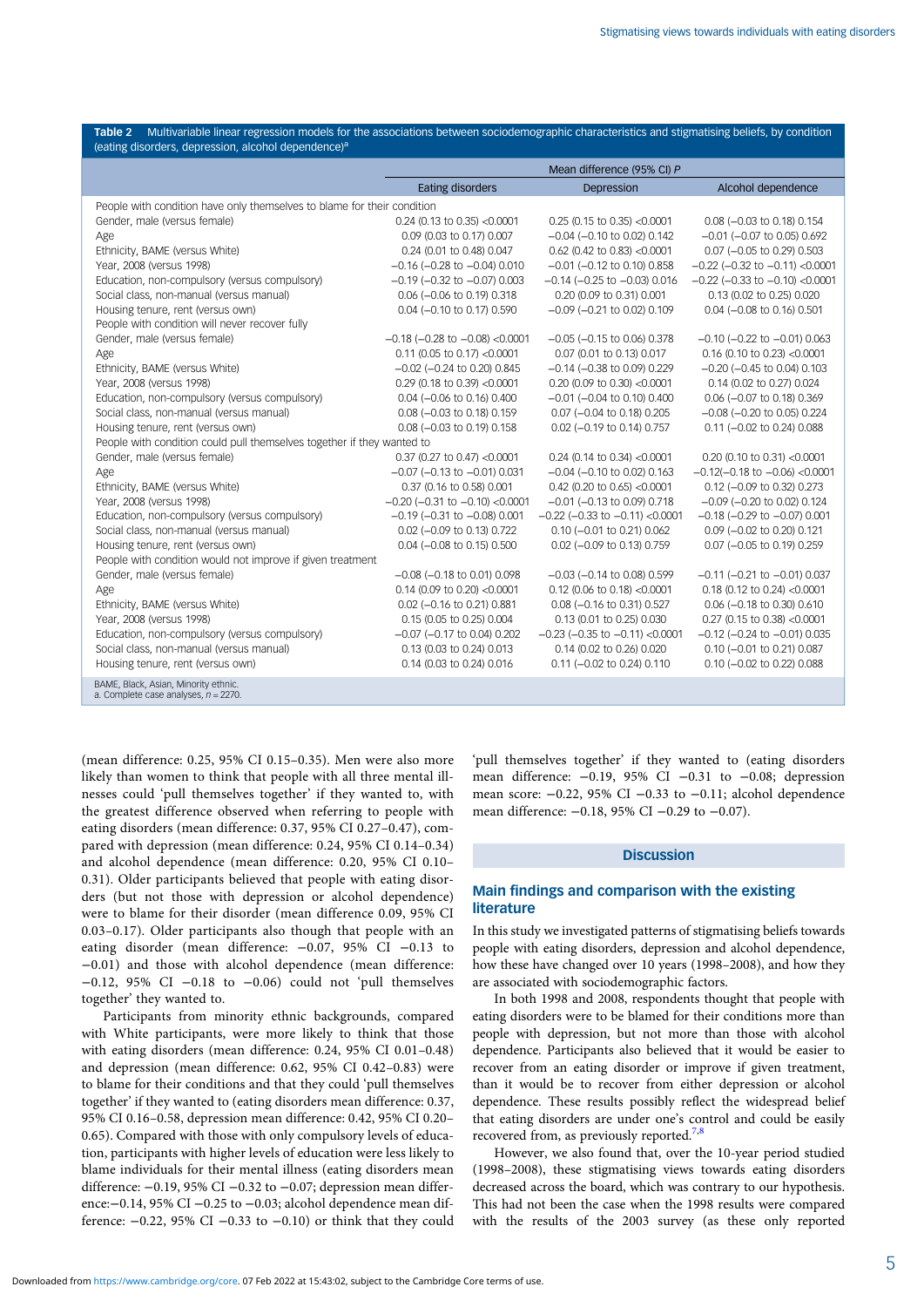improvement on the two 'recovery' questions) $10$  and was not observed to the same extent for the other two comparator conditions. This trend is encouraging and is in line with global literature showing improvements in stigma towards mental health diagnoses. Nevertheless, to date this research has primarily focused on depression and schizophrenia and largely overlooked eating disorders, hence comparisons of our findings with those of other countries is difficult. $<sup>1</sup>$ </sup>

Finally, we observed that stigmatising views towards people with eating disorders were more common among certain groups, which was broadly in line with our hypothesis. Males, participants who were older or from minority ethnic backgrounds, and those with lower levels of formal education were more likely to attribute blame to people with eating disorders; this pattern was also observed across the other conditions. Older participants were more likely to think that people with eating disorders, as well as other conditions, will never recover fully even if given treatment. On the other hand, compared with women, men were more likely to believe that it was possible to recover from eating disorders and alcohol dependence, but their views did not differ from those of women when considering depression. Previous studies using 1998 and 2003 ONS data found largely similar patterns, although these did not disaggregate between different stigma domains and did not mutually control for sociodemographic factors.<sup>[10](#page-6-0),[11](#page-6-0)</sup> Our study therefore offers a more granular understanding of the relationship between different sociodemographic characteristics and specific stigma domains.

# Strengths, limitations and direction for future research

This study has a number of strengths. We used nationally representative general population data spanning a decade, thus avoiding selection biases associated with the use of convenience samples (for example college students). We compared eating disorders with two conditions that are often comorbid with eating disorders and share similar epidemiological profiles (depression) and that we hypothesise would have similar stigma profiles (alcohol dependence), as opposed to disorders that have different stigma and epidemiological profiles, for example dementia or schizophrenia.<sup>15</sup> We measured our outcomes using continuous scores rather than dichotomising answers, allowing us to investigate our outcomes on a continuum of severity while also achieving good statistical power. Finally, this was the first study to investigate sociodemographic characteristics associated with individual stigma domains and using regression models to control for confounding, thus ensuring robustness of findings.

Despite these strengths, a number of limitations should also be acknowledged. One limitation, as with all large population-level surveys, is that there was some selective attrition that became more prominent in the most recent survey. Although we included predictors of attrition in our analyses, we cannot exclude the possibility that selection bias could have occurred if survey participation was conditional upon certain sociodemographic characteristics, for instance female gender or White ethnicity both of which appear to be over-represented compared with 2011 ONS census figures.<sup>[16](#page-6-0)</sup> We did not adjust regression models for multiple comparisons as, given some groups were small (for example ethnic minority participants), attempting to avoid a false positive would have increased the risk of false negatives. Instead, we interpreted the strength of the evidence based on effect size and 95% confidence intervals, and the majority of the associations observed had very small P-values, which suggests there was strong statistical evidence to support a difference.

The survey asked about 'eating disorders' without differentiating between bulimia nervosa, anorexia nervosa or binge eating disorder. As there is some evidence that these conditions may have different stigma profiles, $6,8$  $6,8$  future studies should aim to include questions on individual eating disorders. The survey also asked about 'severe

depression' as opposed to 'depression' but did not include any indications of severity for any of the other conditions, which may have biased participants' responses if individuals, or specific sociodemographic groups, perceived this condition as being more severe than the others. The questions around ability to recover did not directly ask about respondents' beliefs around severity of each condition under study and could have measured knowledge around availability of effective treatment options. The lower scores we observe on these questions could have therefore indexed better mental health literacy and fewer stigmatising beliefs. However, we propose that the latter is unlikely as we do observe marked differences between depression and eating disorders, for instance, despite the fact that evidence around effective treatments for eating disorders is weaker than that around effective treatments for depression. Hence, we believe these questions are likely to capture underlying beliefs around severity. Nevertheless, future surveys and studies should include more explicit questions around severity in order to tease apart these two important domains. They should also include questions on participants' weight to explore how the latter might influence people's views on eating disorders.

Although few have addressed eating disorders specifically, in recent years there have been more public health campaigns to increase mental health literacy and decrease stigma,<sup>[5](#page-6-0)</sup> also helped by public figures talking more openly about their mental health. Although some of the improvement in stigmatising beliefs that we observed could have been because of specific campaigns, our design could not test this, as participants were not asked whether they had been exposed to any specific campaign and, despite covering a 10-year time frame, the data is no longer current. It is therefore important that such surveys continue to be repeated and that evaluation of the effectiveness of anti-stigma and mental health literacy campaigns is embedded in their design in order to understand the impact of anti-stigma and awareness-raising campaigns on trends in mental health stigma. Finally, our results are specific to the UK and might not be generalisable to other countries. It is therefore important that data on mental health stigma is more widely collected so that cross-country comparisons can be conducted.

# Implications of our findings

The finding that males and ethnic minority participants held more stigmatising views towards people with eating disorders has important clinical and research implications. Eating disorders are often framed in the media as White women illnesses. Men who experience these con-ditions are portrayed as 'atypical' and 'less of a man'.<sup>[17](#page-6-0)</sup> These negative views could be responsible for the greater levels of stigmatising beliefs we observed in our study and greater internalised stigma seen in males with eating disorders compared with females, which have been reported by previous studies.<sup>[6](#page-6-0)</sup> However, we found that males had more stigmatising views towards depression and alcohol dependence as well, and this has also been previously observed.<sup>18</sup> Feelings of shame around experiences of mental illness in males have been shown to hinder help-seeking behaviours<sup>19</sup> and are thought to be one of the reasons behind their increased risk of suicide. $^{20}$  $^{20}$  $^{20}$ 

General population studies suggest that the prevalence of eating disorders and disordered eating in the UK population does not differ across ethnic groups. $<sup>2</sup>$  $<sup>2</sup>$  $<sup>2</sup>$  However, there is evidence that indivi-</sup> duals from Black and Asian minority backgrounds are systematic-ally under-represented in eating disorder services.<sup>[21](#page-6-0)</sup> This could be explained by lower rates of help-seeking, failure to identify eating disorders in these populations in primary care, or both. Qualitative studies have highlighted that lower mental health literacy and greater stigma towards mental health conditions are barriers towards help-seeking for eating disorders $22$  and mental health problems in general in minority ethnic communities.<sup>[23](#page-6-0)</sup>